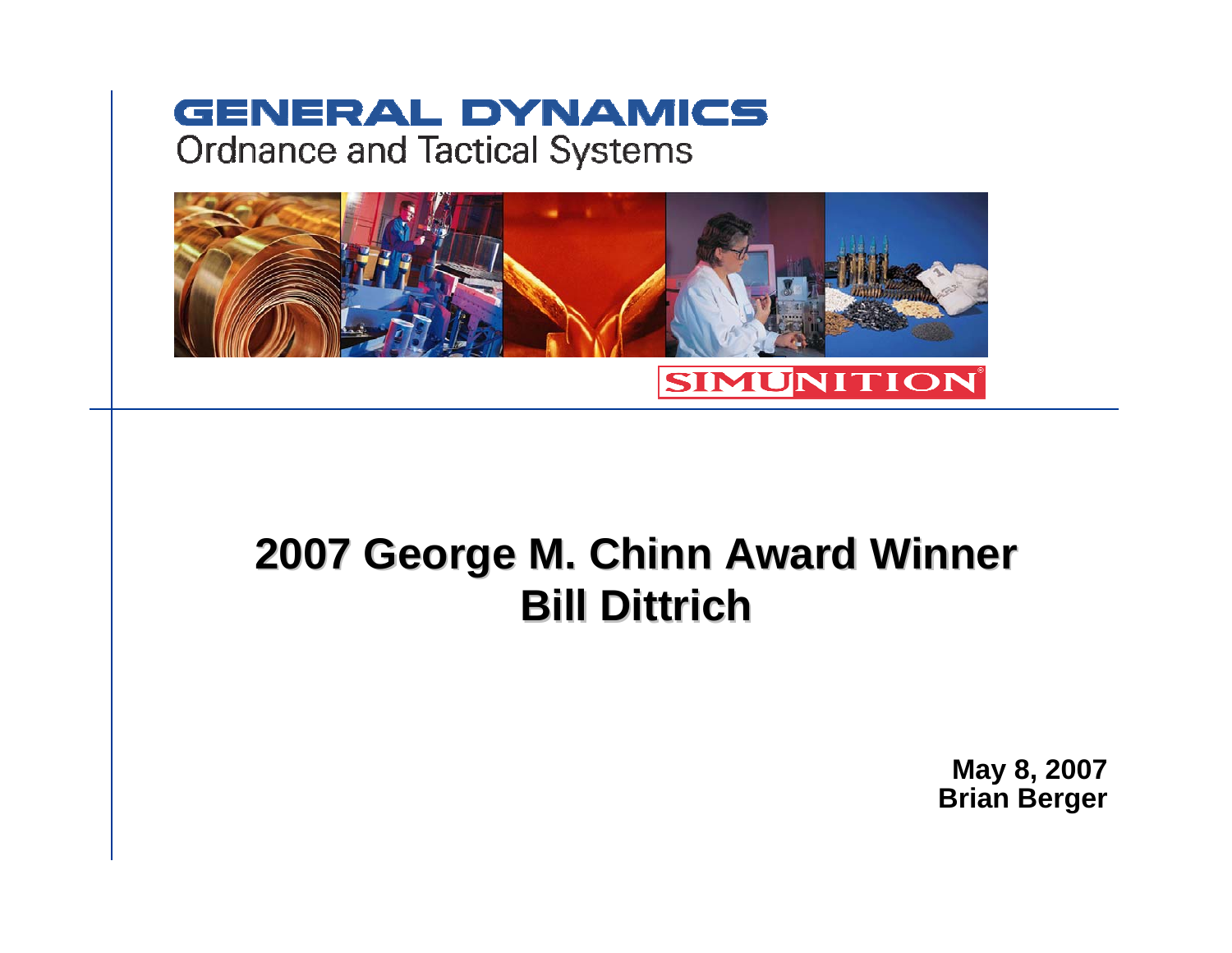



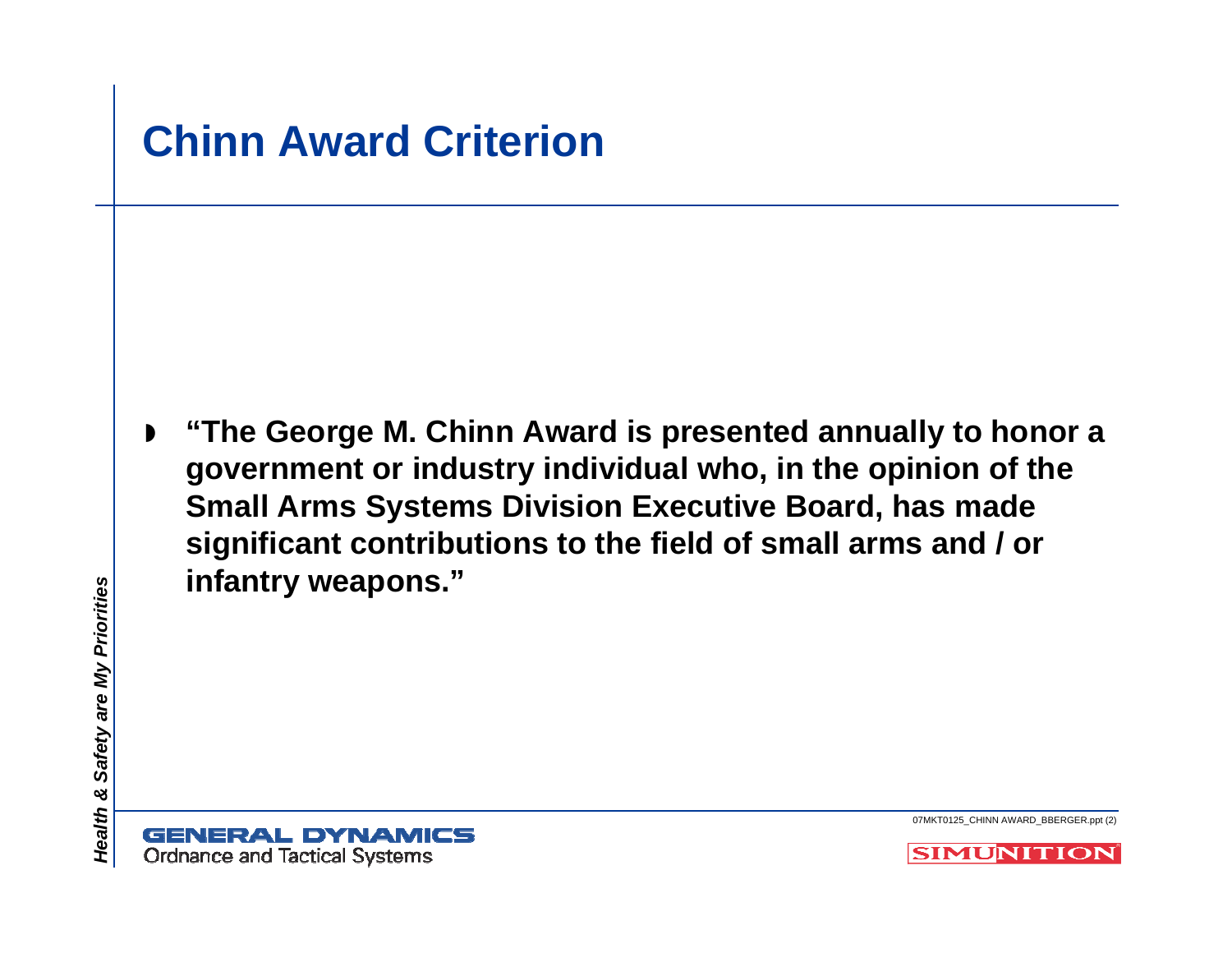### **Bill Dittrich Professional Experience**

 $\blacksquare$ **Employee at Frankford Arsenal from 1954-1977 (23 years)**

#### $\blacksquare$ **Professional Experience at Frankford Arsenal**

- -Establishment of computer simulation laboratory (1954 - 1955)
- - Chief of Section responsible for ballistic measurement of small arms ammunition, cartridge activated devices, recoilless rifles, explosives and related systems (1956 -1963)
- Team Leader of project to develop and produce special weapons, ammunition and related devices for US Special Forces to include silenced or suppressed weapons, special shotguns, propellant / explosives and fire control devices  $(1964 - 1969)$

-



07MKT0125\_CHINN AWARD\_BBERGER.ppt (3)

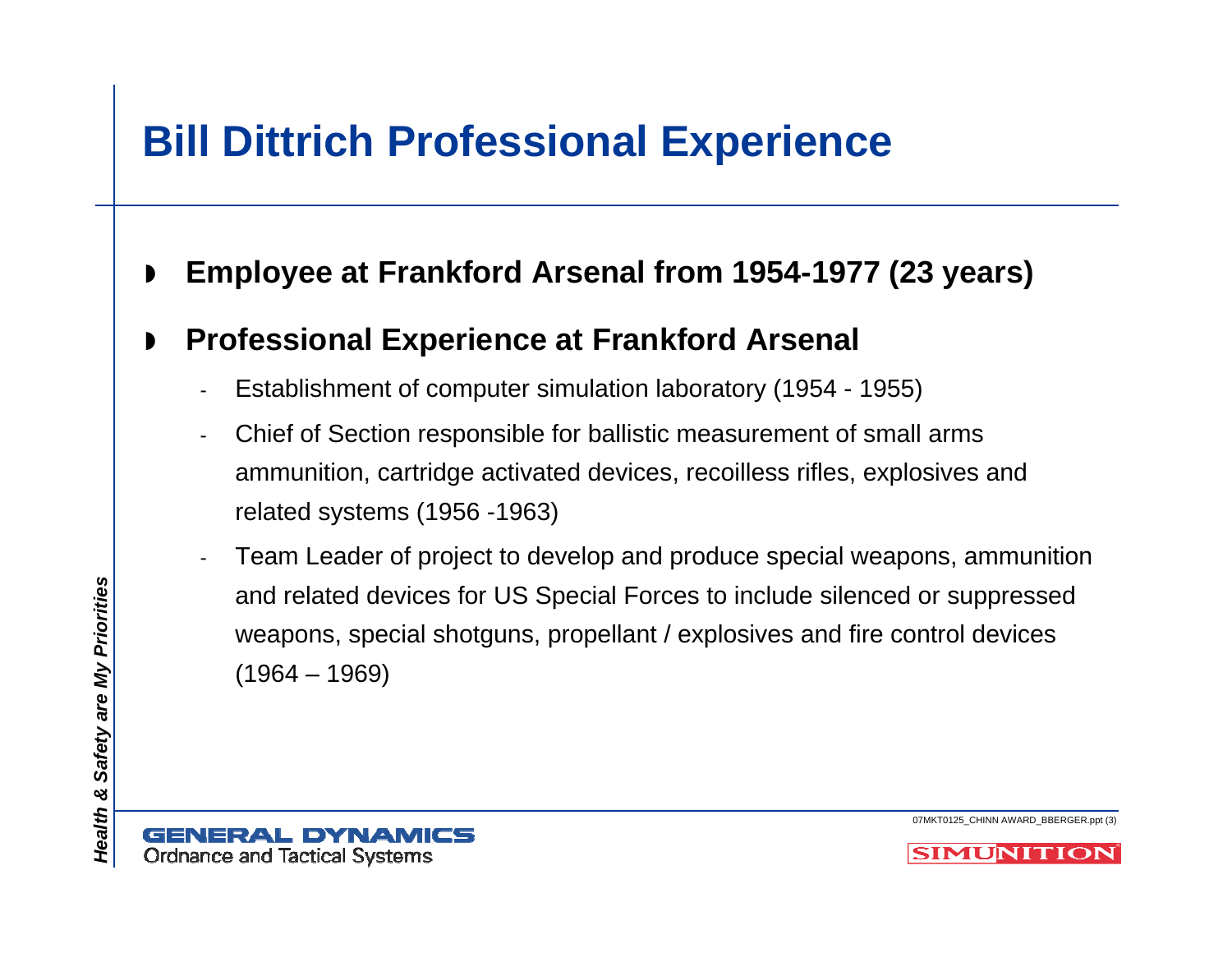### **Bill Dittrich Professional Experience**

#### $\blacksquare$ **Professional Experience at Frankford Arsenal**

 Chief Engineer of the Small Caliber Ammunition Program (SCAMP), the Army's first major program in the automation of ammunition production, which was installed at LCAAP in the early 1970's. (1969 – 1977)

#### $\blacksquare$ **Professional Experience at Picatinny Arsenal**

- Chief of Manufacturing Technology at ARDEC (1977 1985)
- Development of new manufacturing processes and equipment for small caliber weapons, ammunition, propellants / explosives and fire control devices.

#### $\blacksquare$ **President of Fleximation – (1985 – present)**

- Bill retired and formed a consulting business called Fleximation, Inc.
- Services related to R&D, manufacture, test and failure analysis of small caliber weapons, ammunition and demolitions systems
- Clients have included the US Army, General Dynamics Canada (SNC TEC), Saco Defense, Olin / Winchester Corp, US Treasury, Dept of Energy and others.



07MKT0125\_CHINN AWARD\_BBERGER.ppt (4)

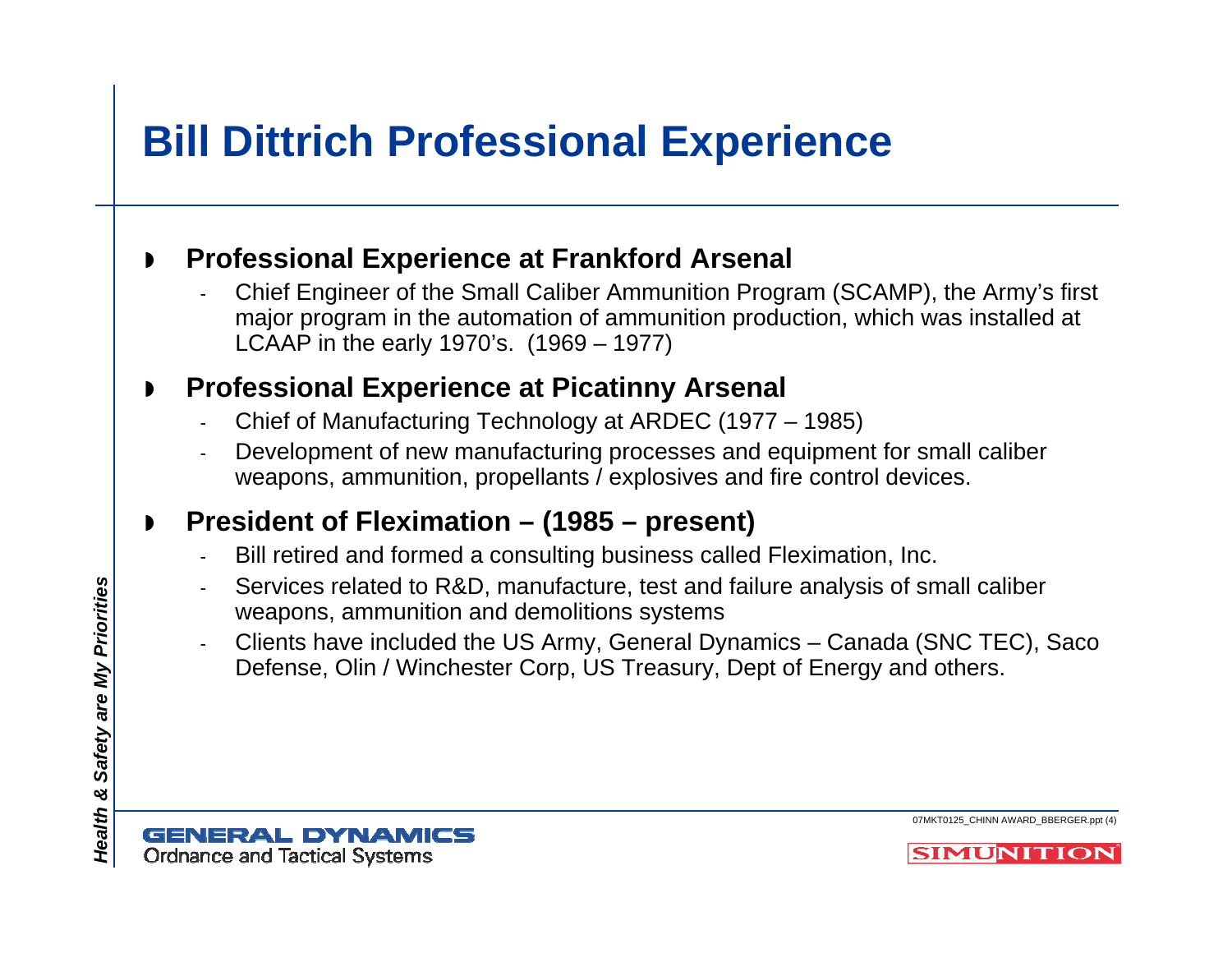### **Bill Dittrich Professional Experience**

#### $\blacksquare$ **Patents**

- Multistage Weapons, Laser Exciter, Vibration Transducers, Composite Gun Barrels, Non Lethal Ammunition (FX Marking Cartridge Family of Munitions)

### $\blacksquare$ **Publications**

- Numerous Technical Reports on small arms weapons and ammunition, training manuals on improvised munitions, explosives and special weapons

#### $\blacksquare$ **Memberships**

- National Defense Industrial Association, AUSA, Society of Manufacturing Engineers, Sigma XI, NRA

**GENERAL DYNAMICS Ordnance and Tactical Systems** 

07MKT0125\_CHINN AWARD\_BBERGER.ppt (5)

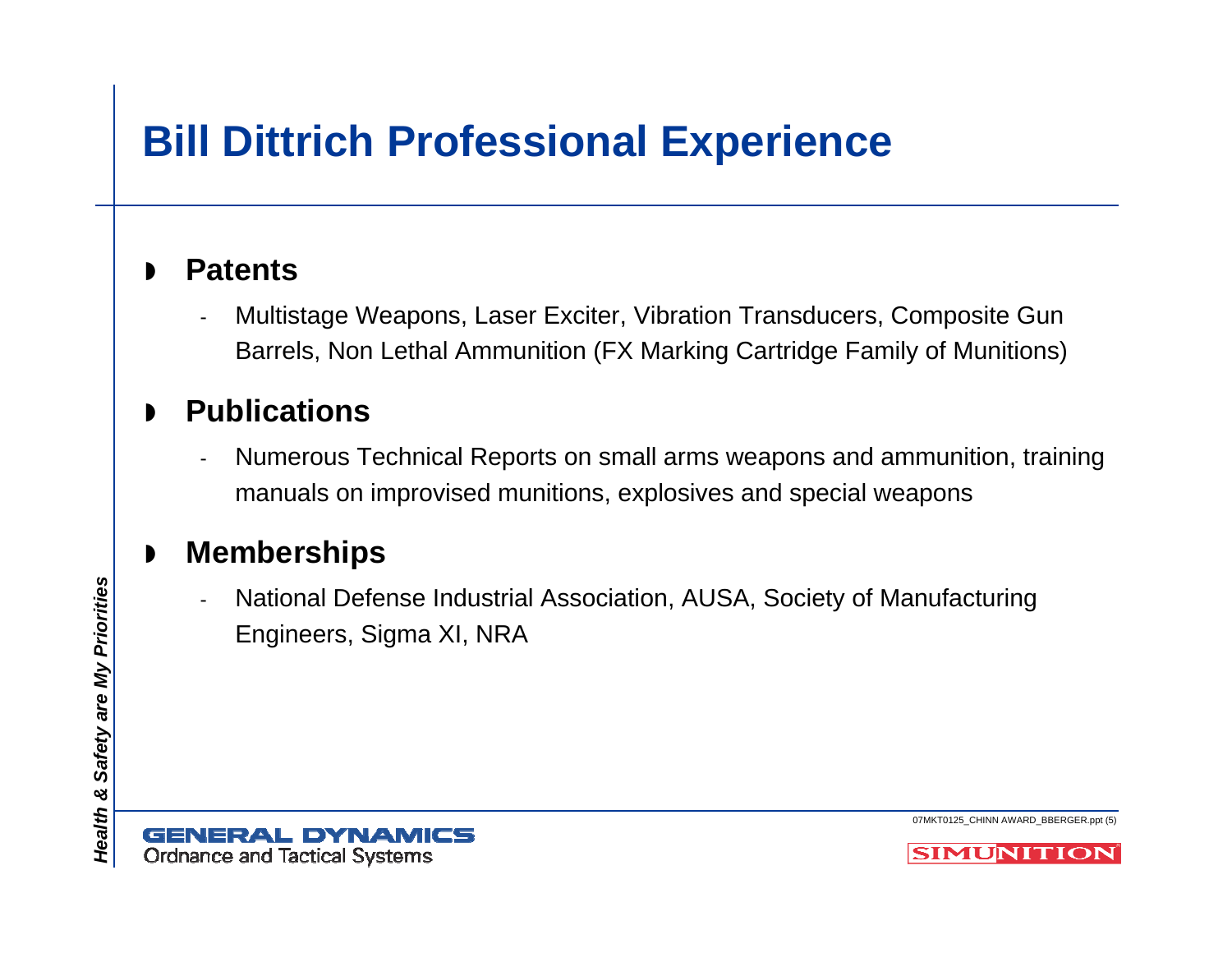# **Bill Dittrich Career Highlights**

#### $\blacksquare$ **Weapons**

- Worked on designs for microballistic weapons 1, 2, & 4mm
- Worked on designs for wire guns, laser guns, disposable 21 shot electric fired pistol, CABWS (400+ shot electric fired .22 weapons
- Worked on designs for 12 ga. Automatic shotgun and semi automatic .50 cal sniper rifle
- Evaluation of special designs of submachine guns and weapons silencers for use by Special Forces

#### $\blacksquare$ **Ammunition**

- Teamed with GD-OTS Canada for NSAC Project for LWCC -7.62/5.56mm
- Conceived the FX Marking Cartridge Projectile design and licensed the rights to SNC TEC, currently in use throughout DoD and in **43** countries around the world.
- Worked on a design for Silent Ammunition
- Worked with SNC TEC to design .50 cal limited range, 7.62 short range, plated .50 cal bullets, explosively propelled projectiles

**GENERAL DYNAMICS Ordnance and Tactical Systems** 

07MKT0125\_CHINN AWARD\_BBERGER.ppt (6)

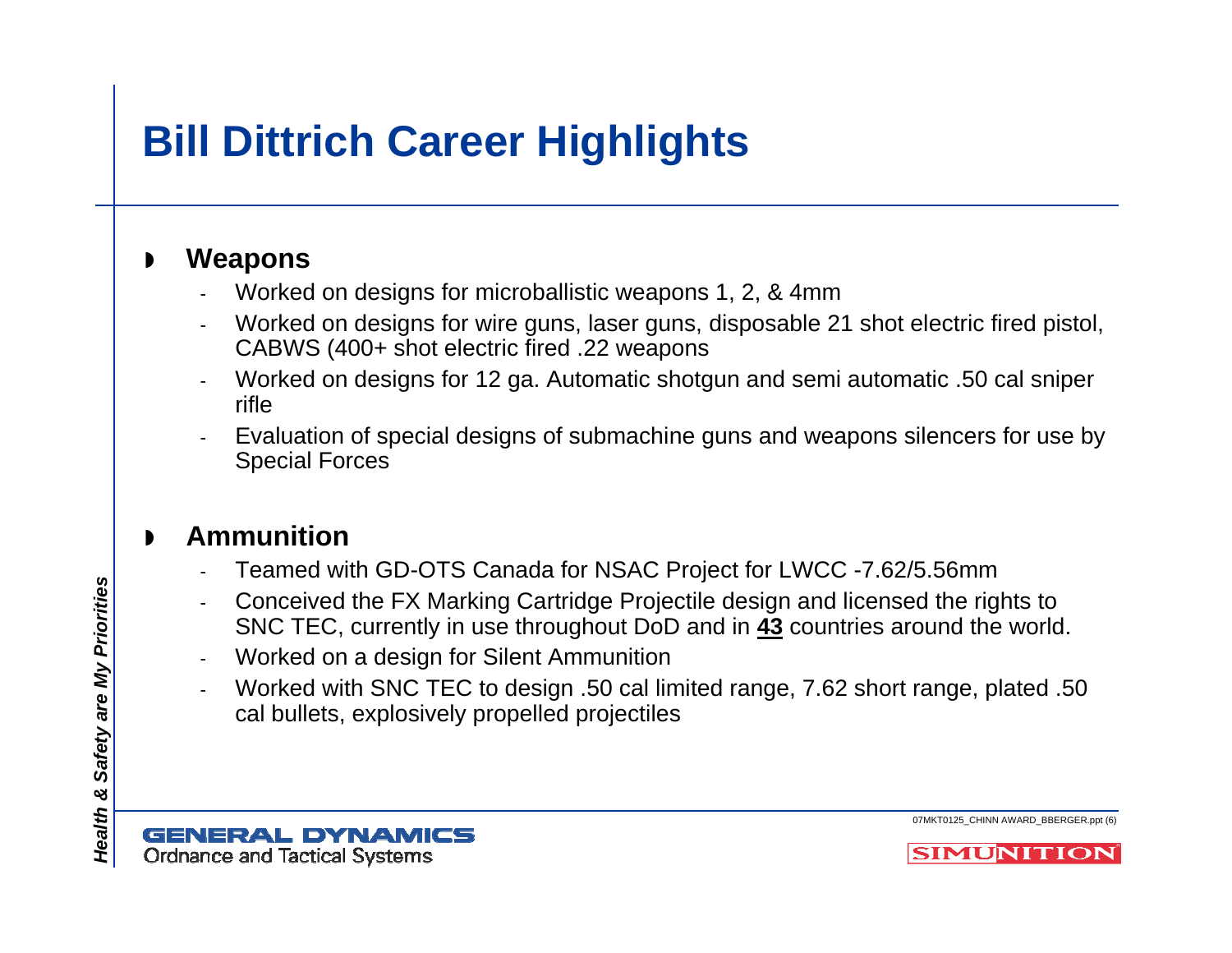# **Bill Dittrich Career Highlights**

#### $\blacktriangleright$ **Ballistic Instrumentation Design Work**

- -Strain Gauging of barrels for internal pressure studies
- -Accelerometers in projectiles to measure actual projectile acceleration
- - Bore surface thermocouples with fast response to measure gas temperature / time during a ballistic cycle
- - Microwave measurement of projectile velocity / position and tracer performance in flight
- - Special transducers, electronic circuitry and computers for instrumentation / data reduction
- - Patent on first Piezo Transducer incorporating a field effect transducer impedance converter
- -Development of a machine for testing of primer output



07MKT0125\_CHINN AWARD\_BBERGER.ppt (7)

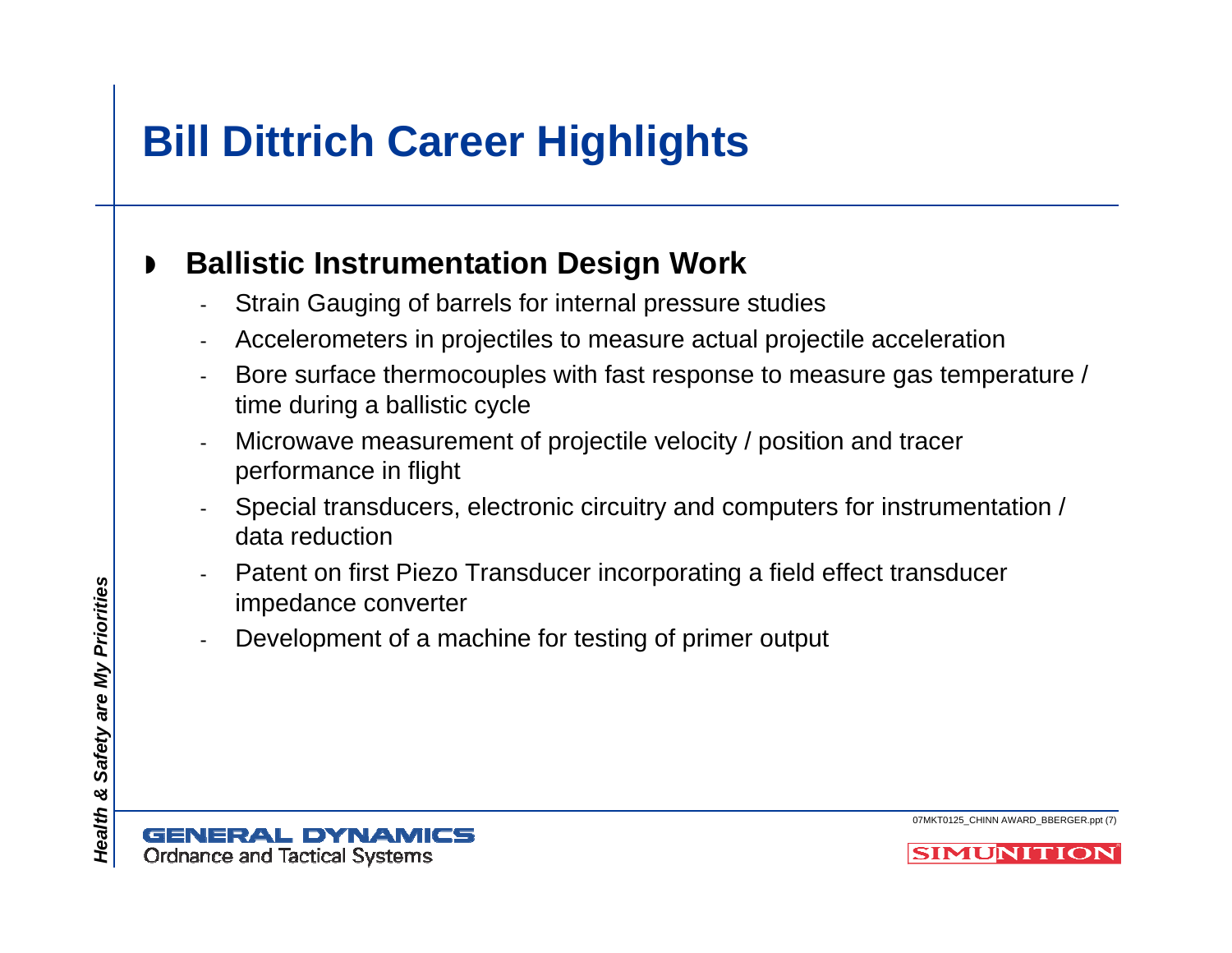# **Bill Dittrich Career Highlights**

### $\blacksquare$ **Equipment Design Work**

- - Assigned in 1970 while at Frankford Arsenal as Chief Engineer of the SCAMP Program. SCAMP machines still in use at LCAAP.
- - Helped lay out the entire program and prepare scopes of work for the original equipment manufacturers.
- - Helped develop novel manufacturing process, machines, inspection equipment / computer process control including:
	- $\blacklozenge$  100% in-line inspection of case hardness, grain size, bullet weight, x-ray of powder level, tracer intensity, etc.
	- $\blacklozenge$ Use of vibration and ultrasonic signatures to detect bad parts
	- $\bullet$ Skewed axis roll forming of bullets
	- $\blacklozenge$ Alternate parts feeder concepts, high speed component transfer
	- ٠ Computer studies to optimize line efficiencies, repair and downtimes

**GENERAL DYNAMICS Ordnance and Tactical Systems** 

07MKT0125\_CHINN AWARD\_BBERGER.ppt (8)

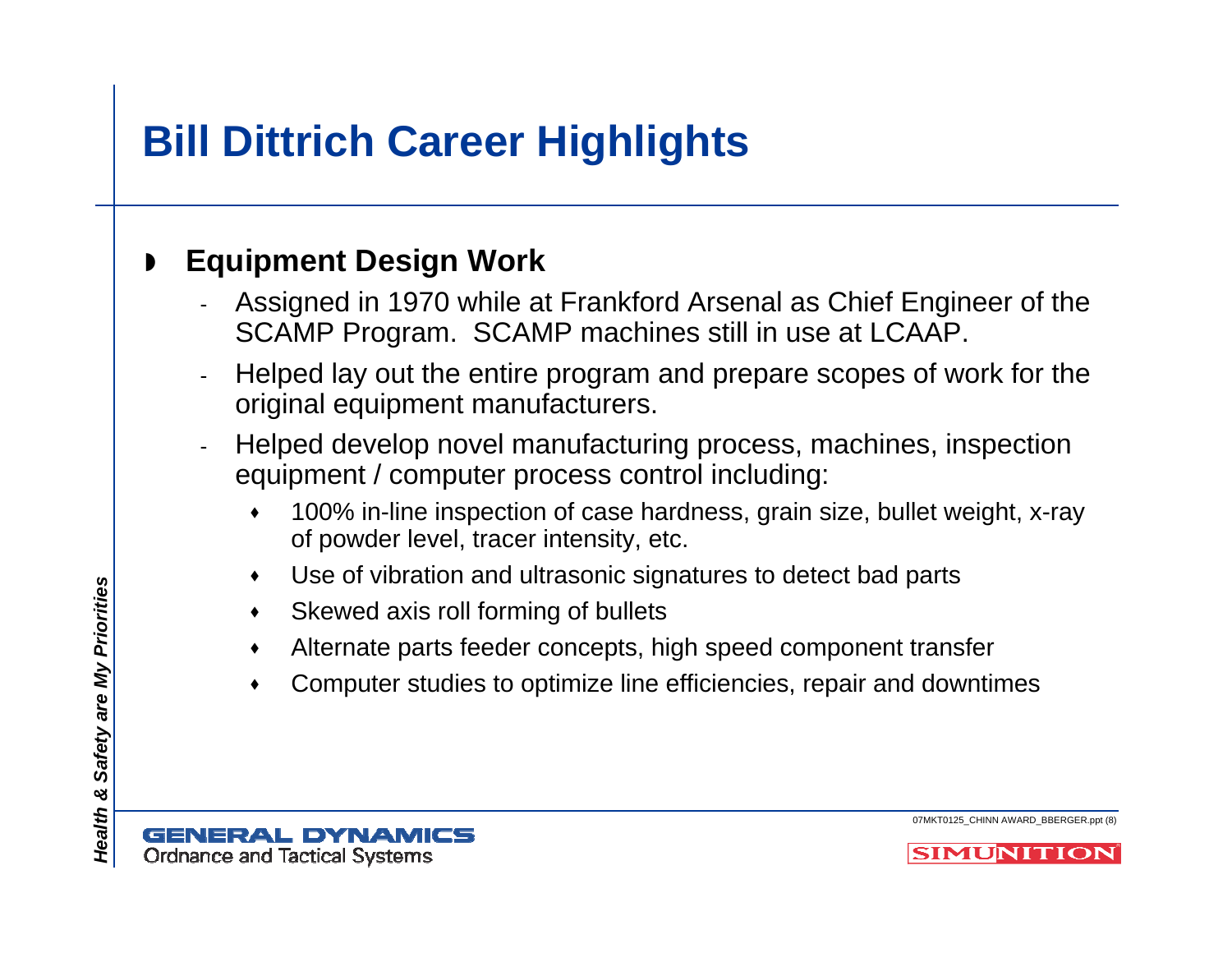# **Bill Dittrich Career highlights**

### $\blacksquare$ **Miscellaneous Project Work**

- -M16 Failure Analysis in Vietnam
- -Work on aluminum and steel cartridge cases
- - Demolition devices including blasting battery, 2-part safe blasting cap, modular electronic triggering system
- - Part of a special project management office at F/A to study barrier / counter barrier R&D.
- - Participant in Project Greenball, supplying weapons and training to the US Secret Service White House Detail
- -Special processes for micro rifle barrel manufacture
- -Thermite devices and metal embrittlement
- - 20mm manufacturing line, including 600 ppm HE charging, fuze manufacture, steel case production, load / assembly

07MKT0125\_CHINN AWARD\_BBERGER.ppt (9)